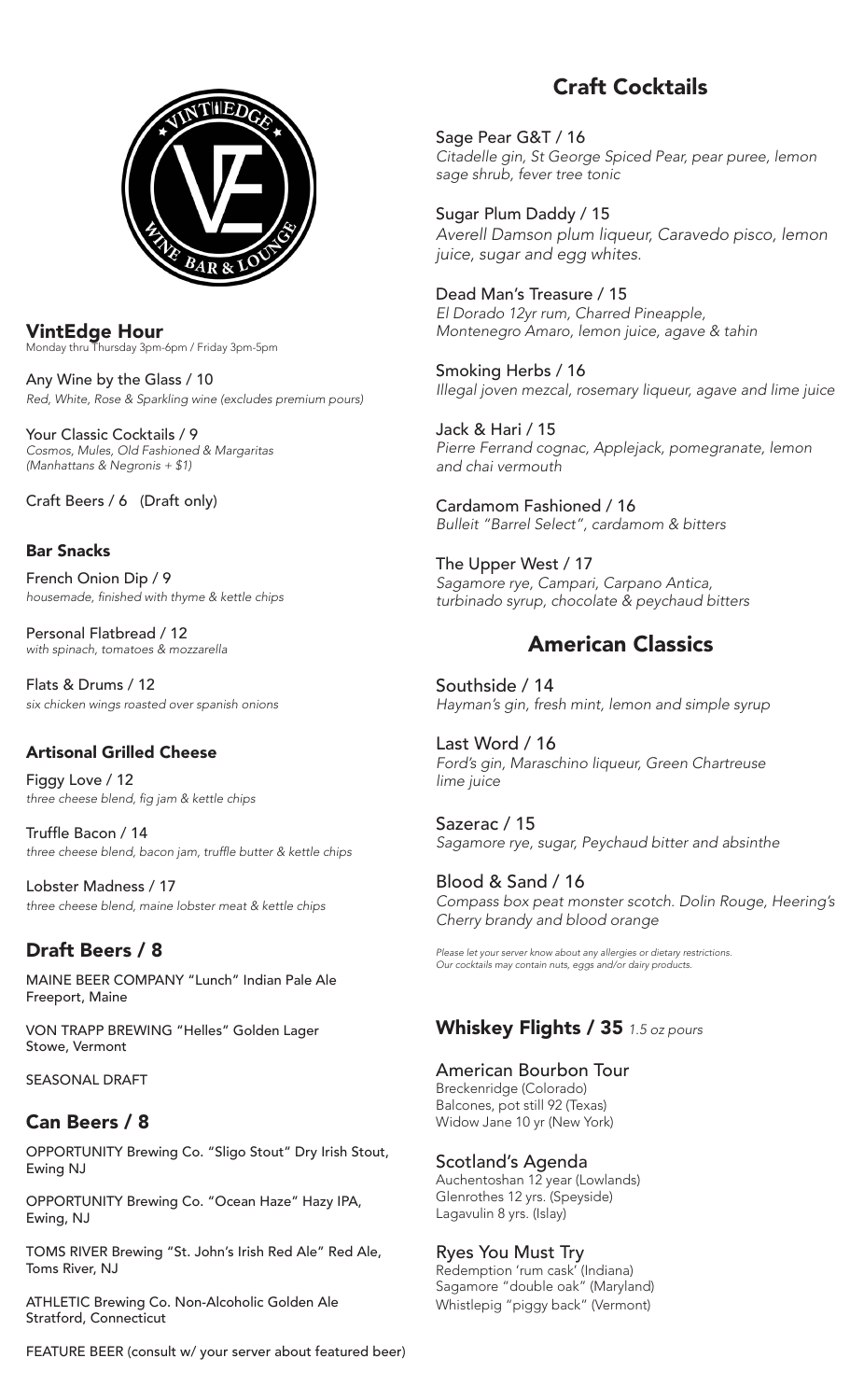### Soup of the week / 9

*seasonal bisque, chowder, or chili* (Inquire with your server)

### Crostini

### Duck Proscuitto\* / 18

roasted duck prosciutto, bacon jam, gruyere, arugula, *sweet drop peppers*

Kings BLT\* / 18 kings cut applewood bacon with crisp buttery boston leaf lettuce, and roasted cherry tomatoes with a maple aioli

Buffalo Soldier\* / 16 fresh avocado spread, roasted cauliflower tossed in our house buffalo sauce, sweet lime marinated carrots, celery & bleu cheese

### Sharable

#### Tuna Tartare\* / 23

*ice cold ahi tuna tossed with lemongrass marinade, wasabi aioli,*  complimented by fresh cucumber, wakame & red chilli flakes

### Flats & Drums\* / 17

sweet, savory & spicy chicken wings, dressed in our house rub, *roasted agave nectar, roasted spanish onions, long hot pepper*

### Garden Scallops\* / 29

four pan-seared jumbo scallops over a tarragon remoulade, warm kale slaw, & oven roasted baby asparagus

### VintEdge Crab Cakes / 34

house-made with Indonesian crab meat, garlic, onion, old bay spice, *panko, mustard & worcestershire*

Lobster Rollin\* / 36 buttery lobster roll, chives, celery, and lemon zest, with brussel slaw

### Sliced Steak Chimichurri\* / 48

*prime steak sliced, cremini mushrooms, roasted red onions, carrots and*  potatoes served over baby arugula greens & our house-made chimichurri

### Beets & Grains\* / 17

*roasted beets, quinoa, garbanzo beans, red onions, roasted kale* feta cheese with a honey vinaigrette

### Radicchio Kale Salad\* / 16

w/ candy stripe beets, pomegranate seeds, mandarin slices, pickled *watermelon radish, mandarin champagne vinaigrette*

### Charcuterie\* / 38 (for 2 to 3 people)

imported cured meats balancing smokey, full bodied, rich and spicy flavors with fruit, nuts, & bread

Artisanal Cheese\* / 38 (for 2 to 3 people) perfectly ripe imported & domestic cheeses, carefully selected to compliment each other, with fruit, nuts, & bread

### Artisanal Flatbreads

### Classico / 20

garlic roasted cherry tomatoes, sauteed fresh baby spinach and fresh mozzarella, topped with sea salt, cracked black pepper, extra virgin olive oil and fresh basil

#### Prosciutto Pear / 24

thinly sliced salty prosciutto, roasted honey glazed shallots, sliced bartlett pear, fresh thyme, creamy brie and balsamic glaze

#### Chicken Shawarma / 22

marinated chicken atop chili sauce foundation, romaine lettuce, fresh tomatoes, red onion, lemon zest, white dill sauce

> *Some menu items contain raw or undercooked meats,*  which are chilled and held properly

> > *Can be made Gluten Free \**

## By the Glass

|                                                                                                                                          | 5oz | 12oz                |    |
|------------------------------------------------------------------------------------------------------------------------------------------|-----|---------------------|----|
| <b>Bubbles</b>                                                                                                                           |     | glass carafe bottle |    |
| Champagne / Paul Laurent Brut Reserve, FR<br>rich toasted biscuits, bright lemon, quince, gooseberry                                     | 16  |                     | 64 |
| Prosecco / Jeio Bisol, Veneto, IT<br>light body, elderflower, pear, salinity, candied lemon peel                                         | 12  |                     | 48 |
| Rose / L 'Albrecht Cremant d' Alsace, FR<br>light body, fresh strawberry and unripe cherry, light biscuit                                | 14  |                     | 56 |
| White                                                                                                                                    |     |                     |    |
| Chablis / Bovier & Fils, Chablis FR<br>light body, stony, crisp lemon, quince, lime zest                                                 | 15  | 27                  | 60 |
| Sauvignon Blanc / Lobster Reef, Marlborough NZ<br>light body, gooseberry, passion fruit, salinity                                        | 13  | 25                  | 50 |
| Dry Riesling / Willm Reserve, Alsace FR<br>light body, lemon-lime citrus, wet slate, classic petrol aromas                               | 10  | 18                  | 36 |
| Gruner Veltliner / Weingut Stadt Krems, Austria<br>light body, lemon zest, peach, white pepper, herbal aroma                             | 12  | 22                  | 44 |
| Pinot Grigio / Andriano, Alto-Aldige IT<br>medium body, slightly sweet, juicy stone fruit, chamomile                                     | 14  | 28                  | 56 |
| Viura-Grenache Blanc / Muga, Rioja Spain<br>medium body, apricot & peach fruits, white flowers, slight touch of oak                      | 13  | 24                  | 46 |
| Semillon / Torbreck, Barossa Valley, Australia<br>medium body, unripe peach and nectarine stone fruit                                    | 15  | 30                  | 56 |
| Chardonnay / Landmark Vineyards, Sonoma County CA<br>full body, ripe melon & guava, oak, vanilla                                         | 16  | 32                  | 64 |
| <b>Rose / Orange</b>                                                                                                                     |     |                     |    |
| Peyrassol, Provence, France<br>light body and low acidity, salinity, white cranberry, raspberry                                          | 12  | 24                  | 48 |
| Campo Alle Comete, Bolgheri IT<br>medium body, strawberry and unripe raspberry                                                           | 14  | 30                  | 56 |
| Cardedu "Bucce" Blanco, Orange Wine, Sardinia IT<br>medium body, honeydew, and slight tannin                                             | 13  | 26                  | 50 |
|                                                                                                                                          |     |                     |    |
| <b>Red</b><br>Pinot Noir / Au Bon Climat, Santa Barbera CA<br>light body, low tannin and high acidity, mixed berry jam, light earthiness | 15  | 30                  | 64 |
| Grenache-Syrah / Beauchene Côte du Rhone, FR<br>light-medium body, earthy, reduced plum, stewed strawberry, dried herbs                  | 12  | 25                  | 48 |
| Nebbiolo / Villadoria Langhe Rosso, Piedmont IT<br>light-medium body, crisp acidity, tart red fruits, violets, light tannin              | 13  | 26                  | 52 |
| Red Blend / Hedges "CMS", Columbia Valley WA<br>medium body, medium tannin, smooth, ripe black cherry and baking spice                   | 14  | 28                  | 56 |
| Super Tuscan / Tolaini "Al Passo" Tuscany IT<br>medium-full body, reduced cherry, tomato jam, red and black fruit layers                 | 16  | 32                  | 64 |
| Malbec / "Teia" by Lagarde, Mendoza AR<br>medium-full body, earthy, plum and fig, pepper, baking spice                                   | 15  | 30                  | 60 |
| Touriga Nacional / Duorum, Douro Colheita, Portugal<br>medium-full body, earthy, plum and fig, pepper, baking spice                      | 13  | 26                  | 52 |
| Shiraz / Torbreck, Barossa Valley, Australia<br>medium-full body, earthy, reduced plum, stewed strawberry, dried herbs                   | 15  | 32                  | 64 |
| Cabernet Sauvignon / Donati Vineyards, Paso Robles CA 16<br>full body, high tannin, mixed red fruit and herbs, cedar                     |     | 32                  | 64 |

### Premium Pours

| Riesling / JJ Prum "Kabinett" '18 Mosel, Germany           | 19 / 95  |
|------------------------------------------------------------|----------|
| Chardonnay / Freemark Abbey '20 Napa Valley                | 23 / 98  |
| Sangiovese / Volpaia "Chianti Reserva" '17 Tuscany, Italy  | 22 / 82  |
| Tempranillo / La Rioja Alta, Vina Ardenza '12 Rioja, Spain | 24 / 88  |
| Left Bank Bordeaux / Goulee '12 by Cos d'Estournal         | 25/95    |
| Right Bank Bordeaux / D' Dassault '16 Saint Emilion        | 22 / 78  |
| Cabernet Sauvignon / Napa Jack '19 Napa Valley             | 25/118   |
| Cabernet Sauvignon / Groth '17 Oakville, Napa Valley       | 32 / 120 |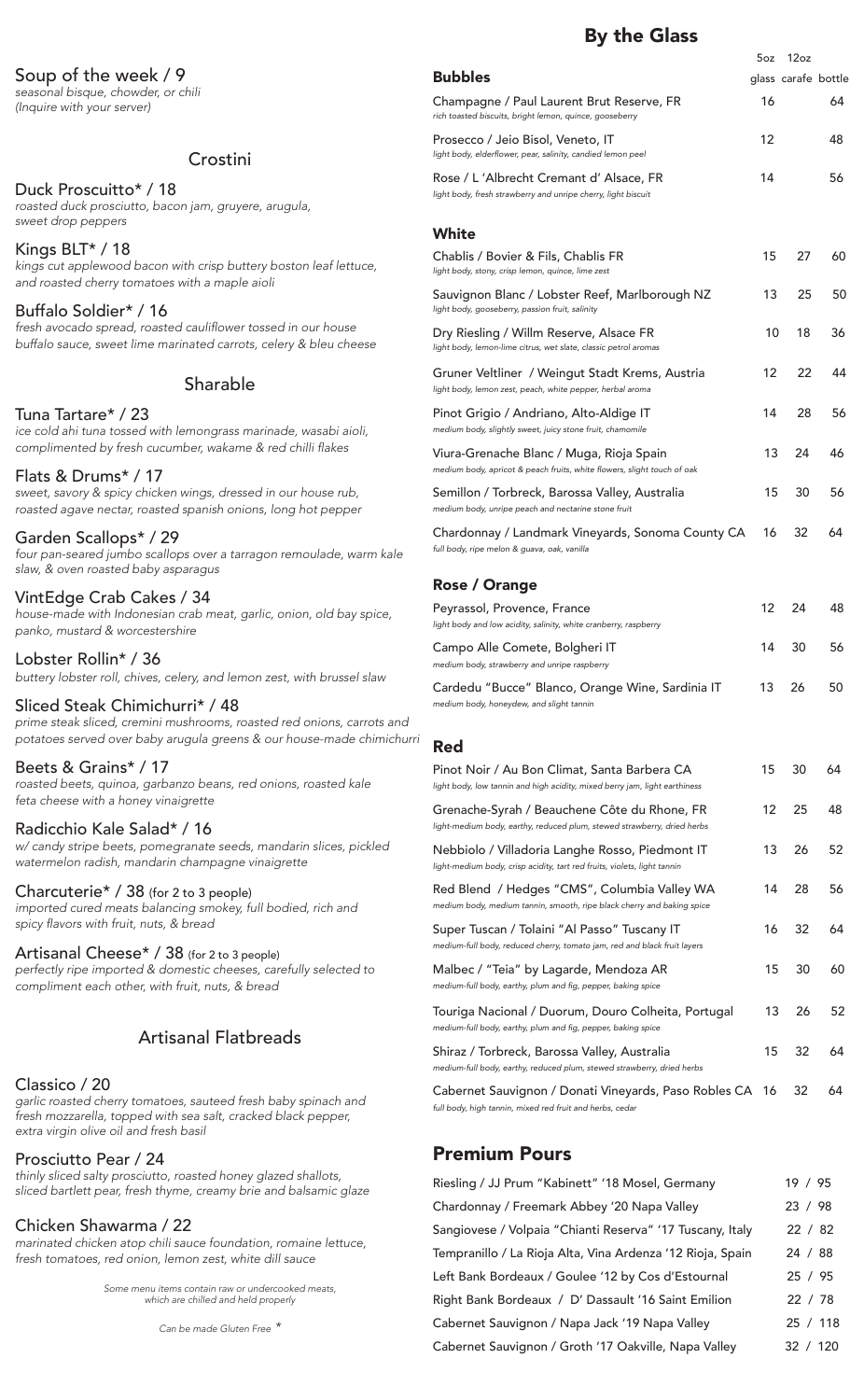### Tasting Flights 3oz pour each

Tour de France / Classic Selection of 3 French wines / 22 Chablis / Provence Rose / Cote du Rhone

Taste of Italy / Selection of 3 Iconic wines from Italy / 22 Pinot Grigio / Tuscan Rose / Nebbiolo

American Muscle / Selection of 3 wines from USA producers / 24 Chardonnay / Syrah Blend / Cabernet Sauvignon

The Come Up / Selection of 3 Up & Coming Wine Regions / 22 Semillon / Orange Wine / Touriga Nacional

Custom Flight / Selection of any 3 wines by the glass / 24

### Bubbles

Cava / Juvé & Camps, Brut Nature, Penedes Spain / 42 Chardonnay Blend / Roederer Special Cuvee, CA / 55 Champagne / Marc Hébrart 1er Cru Blanc de Blancs / 90 Champagne / Drappier Brut Nature / 95 Champagne / Laurent-Perrier Brut Reserve / 105 Champagne / Ruinart Blanc de Blancs / 125 Champagne / Deutz Brut Classic / 115 Champagne / Krug Brut Grande Cuvee / 285 Champagne / Dom Perignon Vintage Brut '10 / 375 Champagne / Louis Roederer Brut "Cristal" '08 / 450 Rosé / Nature's Revenge, Pet-Nat, Languedoc, FR / 52 Rosé / Benanti, Sicily IT / 72 Champagne Rosé / Drappier Saignee / 110 Champagne Rosé / Laurent-Perrier / 150 Champagne Rosé / Dom Perignon Vintage '03 / 460

## Rosé

Alba Vineyards, Milford, New Jersey / 38 Bodegas Muga Rosado '16 Rioja, Spain / 46 AIX '20 Provence FR / 58

# **White** Light Body, Crisp & Aromatic

### Riesling

Schloss Lieser "Trocken" '19 / Mosel Germany / 48 Bründlmayer, Terrassen' Kamptal, Austria / 65 Forge Cellars '19 Finger Lakes NY / 54 Alba Vineyards, Milford, New Jersey / 45

### Sauvignon Blanc

La Fleur du Roi '19 Bordeaux FR / 45 Château Sancerre '20 Loire Valley FR / 48 Cloudy Bay '19 Marlborough NZ / 62 Dry Creek '19 Sonoma County CA / 39 Bridge Lane '19 Long Island NY / 29 Frog's Leap '19 Napa Valley CA / 52

### Other Interesting Places

Gewürztraminer / Standing Stone '17 Finger Lakes NY / 32 Pinot Blanc-Sylvaner / Dopff & Irion '19 Alsace, FR / 38 Albariño / Bodegas Ruiz ' 19 Rías Baixas, Spain / 48 Muscadet / Lieu Dit, Santa Maria Valley, CA / 56

# Vibrant, Tropical & Refreshing

Chenin Blanc / Delaire Graff '17 Stellenbosch SA / 42 Chenin Blanc / Les Vieux '19 Savennieres, Loire Valley FR / 108 Verdicchio / Montecappone '18 Le Marche IT / 32 Pinot Gris / Van Duzer Estate '18 Willamette Valley OR / 45 Sylvaner Musque / Cederberg '20 South Africa / 42 Tokaj / Hetszolo Domaine Imperial, Hungary / 58

## Creamy, Oaky & Textured

### California - Chardonnay

Au Bon Climat '19 Santa Barbara CA / 42 Wente Vineyards, Unoaked "Erics Lot" '18 Livermore CA / 55 Castoro Cellars '19 Paso Robles CA / 45 Hanzell Vineyards "Sebella" '18 Sonoma County CA / 68 Paul Hobbs Winery '14 Russian River Valley CA / 128 Dumol '14 Russian River Valley CA / 110 Ramey Cellers '13 Russian River Valley CA / 105 Williams Selyem, Unoaked '18 Russian River Valley, CA / 165 Kosta Browne '16 Russian River Valley CA / 175 Kistler '19 Sonoma Mountian CA / 130 Flowers '17 Sonoma Coast CA / 86 Patz & Hall '15 Sonoma Coast / 108 Stag's Leap Wine Cellars "Karia" '17 Napa Valley CA / 88 Frank Family '19 Napa Valley CA / 90 Duckhorn '20 Napa Valley CA / 92 Freemark Abbey '20 Napa Valley / 98 Nickel & Nickel "Truchard Vineyard" '17 Napa Valley CA / 95 Far Niente Estate '18 Napa Valley CA / 146 Mayacamas '18 Mount Veeder, Napa Valley CA / 115 Rombauer '19 Carneros, Napa Valley CA / 105 HDV Hyde Vineyards '15 Carneros, Napa Valley CA / 155 Plumpjack '16 Napa Valley CA / 160

### France - Chardonnay

Joseph Drouhin Vaudon '19 Chablis / 62 Joseph Drouhin Macon-Villages '19 Burgundy / 45 Vins Auvigue Pouilly-Fuisse '18 Burgundy / 65 Marc Morey, Chassagne-Montrachet '13 Burgundy / 105 Antoine Jobard "Mersault Blagny" '18 Burgundy / 320

### Other Interesting Places

Assyrtiko / Santo Wines '19 Santorini Greece / 45 White Blend / Gonzo Militia, Vandal "Unfiltered" '20, NZ / 35 Godello / Ladeiras Do Xil Gaba '18 Valdeorras Spain / 38 Vermentino / Château Musar '18 Bekaa Valley Lebanon / 45 Viognier / Château Beauchêne '20 Rhône Valley FR / 42 Viura / Gomez Cruzado, White Rioja '18 Rioja Spain / 54 Roussanne / Tablas Creek "Esprit Blanc" '16 Paso Robles / 86 Grenache Blanc / Clos de L'oratoire '16 Chateauneuf-du-Pape FR / 92

# Red Light Bodied, Finesse & Elegance

### USA - Pinot Noir

Cambria Julia's Vineyard '19 Santa Maria Valley CA / 56 Belle Glos, Clark & Telephone '18 Santa Maria Valley CA / 115 Talley '15 Arroyo Grande Valley CA / 105 Clos de la Tech '14 Santa Cruz Mountians CA / 89 Paul Hobbs Winery '18 Russian River CA / 125 Williams Selyem '18 Russian River Valley CA / 375 Clos du Val '16 Carneros CA / 72 Flowers '18 Sonoma Coast CA / 82 Occidental '20 Sonoma Coast CA / 158 Schrader Boars' View "The Coast" '14 Sonoma Coast / 385 Talisman "Red Dog Vineyard" '07 Sonoma Mountian / 135 Domaine Drouhin '17 Dundee Hills OR / 85 Domaine Serene, Yamhill Cuvee '18 Willamette Valley OR / 96

Alto Limay '18 Patagonia, Argentina / 54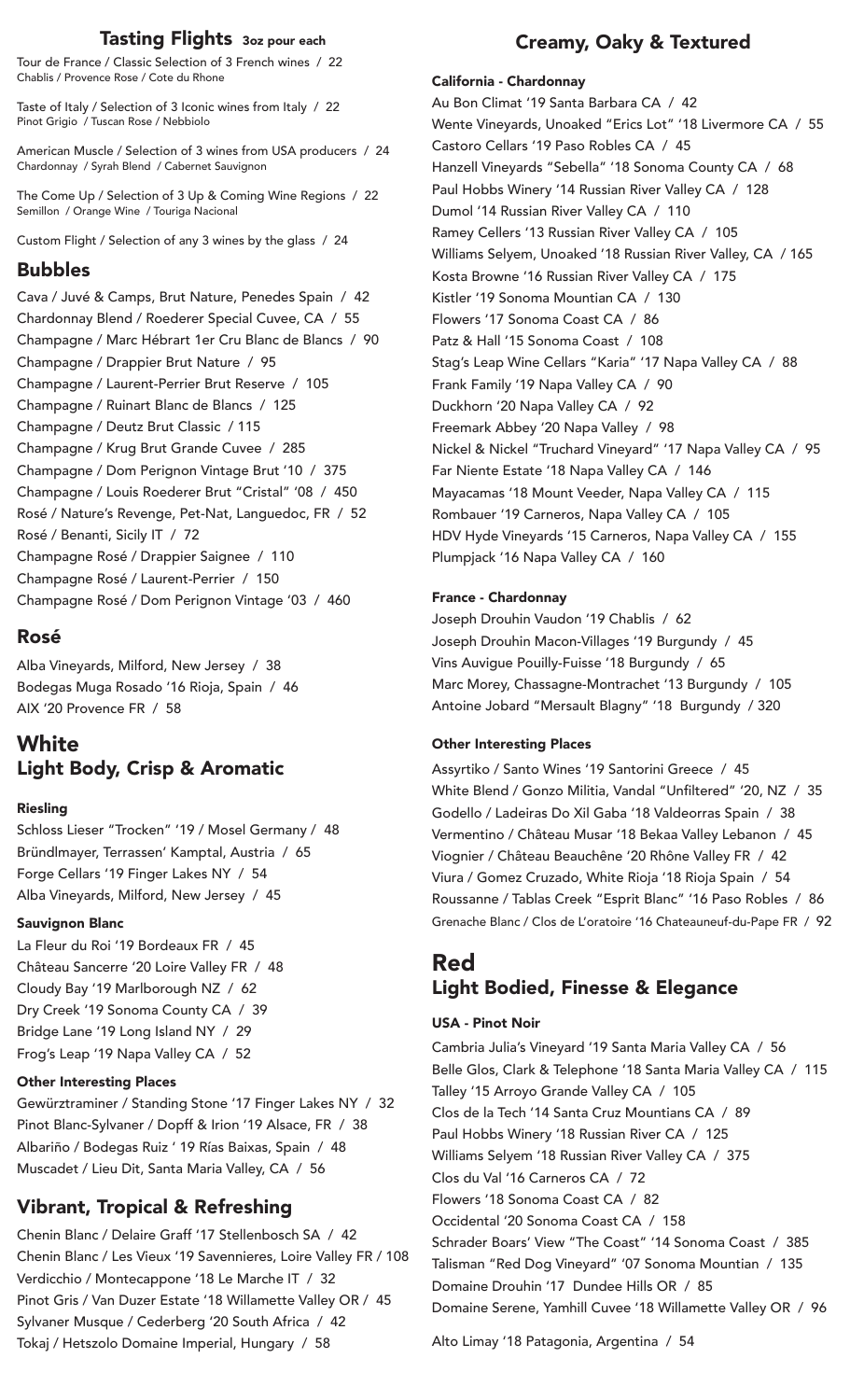### Light Bodied, Finesse & Elegance (continued)

#### France - Pinot Noir

Louis Latour Marsannay '18 Burgundy / 68 Joseph Drouhin Côte de Beaune '19 Burgundy / 105 O. Leflaive "Volnay" '17 Burgundy / 195 Domaine Chevillon "Les Vaucrains" '17 Burgundy / 395 Francois Lamarche "La Grande Rue" '17 Burgundy / 750 DRC "Corton" '18 Burgundy / 3,600 DRC "Echezeaux" '17 Burgundy / 4,200

#### Other Interesting Places

Barbera d'Asti / Michele Chiarlo '17 Piedmont / 45 Gamay / Château Chatelard '17 "Moulin-a-Vent" Beaujolais / 58 Etna Rosso / Benanti "Contrada Cavaliere" '18 Sicily / 64 Cabernet Franc / Frederic Mabileau, '17 Loire Valley / 74 Cabernet Franc / Alba Vineyards, Milford, New Jersey / 56

### Smokey, Gamey & Complex

#### France

Syrah / Maison Brotte, Crozes-Hermitage '18 Rhône Valley / 62 Grenache / Domaine du Grapillon '18 Gigondas / 67 Grenache / Château Beauchêne '17 Châteauneuf-du-Pape / 73 Grenache / Domaine des Senechaux '19 Châteauneuf-du-Pape / 125 Grenache / Château de Beaucastel '19 Chateauneuf-Du-Pape / 165

#### Spain

Mencia / Avancia Cuvee de O '18 Valdeorras / 56 Tempranillo / Bodega Numanthia '18 Toro / 46 Tempranillo / Altos Ibericos Reserva '15 Rioja / 60 Tempranillo / R. Lopez de Heredia "Bosconia" '08 Rioja / 110 Tempranillo / R. Lopez de Heredia "Tondonia" '09 Rioja / 127 Tempranillo / Bodegas Muga "Prado Enea" '14 Rioja / 175 Tempranillo / La Rioja Alta "Vina Ardanza" '12 Rioja / 88 Tempranillo / Protos Gran Reserve '14 Ribera del Duero / 105 Tempranillo / Vega Sicilia "Unico" '10 Ribera del Duero / 815

#### Italy

Chianti Classico / "Ormanni" '18 Riserva / 46 Rosso di Montalcino / '18 Fossacolle / 54 Rosso di Montalcino / '17 Biondi-Santi / 155 Brunello di Montalcino / '13 La Lecciaia Reserva / 98 Brunello di Montalcino / '09 Biondi-Santi / 375 Brunello di Montalcino / '11 Biondi-Santi / 315 Brunello di Montalcino / '15 Biondi-Santi / 265 Super Tuscan / Campo alle Comete '16 Bolgheri / 75 Super Tuscan / Tolaini "Valdisanti" '18 Bolgheri / 84 Super Tuscan / Caiarossa "Pergolaia" '15 Bolgheri / 89 Super Tuscan / Sassicaia '18 Bolgheri / 385 Amarone della Valpolicella / Tommasi '17 Valpolicella / 115 Nebbiolo / Produttori del Barbaresco Langhe '19 Piedmont / 55 Nebbiolo / Punset, Barbaresco '14 Piedmont / 118 Nebbiolo / Azelia Barolo '16 Piedmont / 110 Nebbiolo / Giacomo Borgogno '12 Barolo, Piedmont / 375

### Lebanon

Château Musar Red '97 Lebanon / 225 Château Musar Red '01 Lebanon / 195 Château Musar Red '04 Lebanon / 165 Château Musar Red '06 Lebanon / 135 Château Musar Red '13 Lebanon / 105

### Full Bodied, Structured & Powerful

#### California - Red Blends

Tooth & Nail '20 Paso Robles / 52 The Pessimist '20 Paso Robles / 64 Leviathan '18 North Coast / 84 Girard "Artistry" '18 Napa Valley / 96 Bryant Family 'DB4' '14 Napa Valley / 310

### California - Meritage Blends

Napa Jack "Zealous" '19 Napa Valley CA / 118 Cain NV16, Napa Valley CA / 85 Quintessa '17 Napa Valley CA / 485 The Mascot '15 by Harlan, Napa Valley / 305 Cain Five '08 Spring Mountain, Napa Valley / 330 Cain Five '16 Spring Mountain, Napa Valley / 290

#### California - Cabernet Sauvignon

Castoro Cellars '19 Paso Robles / 58 Tooth & Nail '20 Paso Robles / 55 Austin Hope '20 Paso Robles / 125 Daou, Soul of a Lion '17 Paso Robles / 285 Jordan '16 Alexander Valley, Sonoma County / 115 Silver Oak '15 Alexander Valley, Sonoma County / 175 Cultivar '19 Napa County / 62 Markham '18 Napa Valley / 82 Hess "Allomi" '19 Napa Valley / 75 Mount Veeder Winery '18 Mount Veeder, Napa Valley / 86 Freemark Abbey '18 Rutherford, Napa Valley / 96 Groth '17 Oakville, Napa Valley CA / 120 Nickel & Nickel Quicksilver Vineyard, '18 Napa Valley / 195 Heitz Cellar '15 Napa Valley / 140 Frog's Leap, Estate Grown '18 Napa Valley / 152 Faust '18 Napa Valley / 105 Honig '17 Napa Valley / 110 Inglenook '17 Napa Valley / 135 Inglenook "Rubicon" '14 Rutherford, Napa Valley / 360 Stag's Leap Wine Cellars, Artemis '18 Napa Valley / 145 Joseph Phelps "Insignia" '18 Napa Valley / 435 Chappellet '17 Napa Valley / 145 Rombauer '18 Napa Valley / 130 Napa Jack "Tenacious" '19 Napa Valley / 118 Napa Jack "Relentless" '19 Napa Valley / 175 Napa Jack "Courageous" '20 Napa Valley / 265 Mayacamas '14 Mount Veeder, Napa Valley / 195 Beringer, Private Reserve '14 Napa Valley / 385 Shafer, One Point Five '17 Napa Valley / 165 Shafer, Hillside Select '12 Napa Valley / 480 Cade Estate '13 Howell Mountain, Napa Valley / 350 Far Niente '18 Napa Valley / 310 Caymus '19 Napa Valley / 150 Caymus Special Selection '14 Napa Valley / 330 Opus One, Oakville '17 Napa Valley / 475 Napanook by Dominus '19 Napa Valley / 255 Dominus '16 Napa Valley / 545 Hundred Acre, Kayli Morgan '18 Napa Valley / 975 Promontory by Harlan '14 Oakville, Napa Valley / 1,850 Harlan Estate '12 Oakville, Napa Valley / 2,400 Screaming Eagle '14 Oakville, Napa Valley / 3,600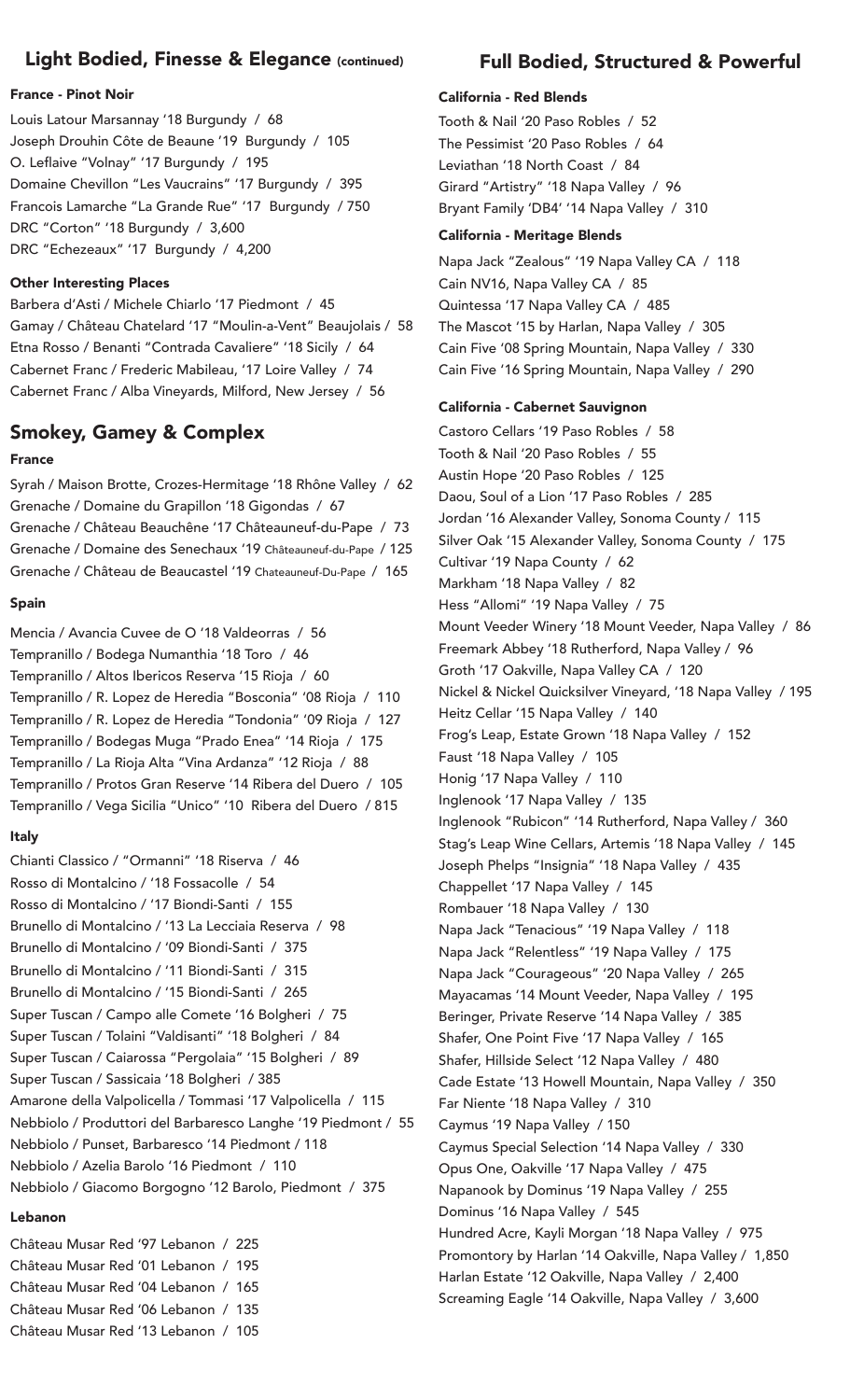# Full Bodied, Structured & Powerful (continued)

### Bordeaux, France - Left Bank

Château Beaumont '15 Haut-Medoc / 75 "Goulee" by Cos d'Estournel '12 Medoc / 95 Cos d'Estournel "Les Pagodes de Cos" '14 Saint-Estephe / 135 Cos d'Estournel '08 Saint-Estephe / 525 Cos d'Estournel '14 Saint-Estephe / 475 Château Montrose '98 Saint-Estephe / 1,220 Château Montrose '06 Saint-Estephe / 650 Château Montrose '11 Saint-Estephe / 295 Château Mouton Rothschild '12 Pauillac / 1205 Château Latour '04 Pauillac / 935 Château la Bridane '16 Saint Julien / 118 Château Ducru-Beaucaillou '99 Saint Julien / 850 Château Ducru-Beaucaillou '03 Saint Julien / 680 Château Ducru-Beaucaillou '10 Saint Julien / 620 Château La Galiane '12 Margaux / 125 Château Palmer, Alter Ego '13 Margaux / 172 Château Palmer '14 Margaux / 650 Château Palmer '10 Margaux / 975 Château Margaux '12 Margaux / 1225 Château Ferran '16 Pessac-Leognan / 86 Château Haut-Brion '12 Graves / 1100

### Bordeaux, France - Right Bank

Château La Graula '18 Bordeaux Superieur / 54 "D" de Dassault '16 Saint-Émilion / 78 Château Dassault '15 Saint-Émilion / 130 "N3" d' Angelus '16 Saint-Émilion / 145 Château Angelus '15 Saint-Émilion / 625 Château Figeac '10 Saint-Émilion / 650 Château Siaurac '18 Lalande de Pomerol / 110 Petrus '84 Pomerol / 6,200 Petrus '96 Pomerol / 7,300 Petrus '05 Pomerol / 9,500

### Southern Hemisphere

Shiraz / Penfolds Bin 28 Kalimna '18 South Australia / 55 Shiraz-Cabernet / Penfolds Max's '18 South Australia / 65 Shiraz-Cabernet / Penfolds Bin 389 '18 South Australia / 108 Malbec / BlanCat Estate '19 Valle de Uco, Argentina / 52 Malbec / The Presidents, Escorihuela '19 Argentina / 85 Tannat / Garzon '19 Uruguay / 64

Cabernet Sauvignon / Cederberg '18 South Africa / 68 Cabernet Sauvignon / Santa Marta, Gran Reserva '19 Chile / 48 Meritage Blend / Almaviva '17 Chile / 345

#### Other Interesting Places USA

Petite Sirah / J. Lohr Tower Road '18 Pasos Robles CA / 45 Petite Sirah / Vina Robles '19 Paso Robles CA / 65 Claret / Donati Family Vineyards '18 Pasos Robles CA / 72 Zinfandel / Blue Quail '19 Mendocino County CA / 68 Zinfandel / Ridge, Pagani Ranch '20 Sonoma Valley CA / 80 Grenache / Orin Swift "Abstract" '19 Saint Helena CA / 95 Syrah / Gramercy Cellars '17 Columbia Valley WA / 68 Syrah / Hedges '17 Red Mountain WA / 110

## Full Bodied, Structured & Powerful (continued)

#### Other Interesting Places Europe

Aglianico / Mastroberardino, Radici '14 Campania Italy / 95 Cabernet Sauvignon / Torres '11 Penedes, Spain / 156 Zweigelt / Pannonica '18 Austria / 45

\_\_\_\_\_\_\_\_\_\_\_\_\_\_\_\_\_\_\_\_\_\_\_\_\_\_\_\_\_\_\_\_\_\_\_\_\_\_\_\_\_

### Large Format 1.5L

Rose / Domaine Ott, Provence FR / 185 Cabernet Sauvignon / Mount Veeder, Napa Valley CA / 138 Red Blend / Leviathan, Napa Valley CA / 142 Stag's Leap "Artemis" '17 Napa Valley CA / 260 Caymus "Special Select" '14 Napa Valley CA / 585

# On the Sweet Side

Wagner Vineyards Ice Riesling '19 Finger Lakes NY 12 / 42 (half bottle) Michele Chiarlo "Nivole" Moscato d 'Asti IT / 28 (half bottle) Kruger-Rumpf Spatlese '18 Nahe Germany / 56 J.J Prum Kabinett '19 Mosel, Germany 19 / 95 Royal Tokaji Late Harvest, Austria 12 / 42 (half bottle) Chateau d' Yquem '07, Sauternes / 375 (half bottle)

### Fortified 3oz pour

Fonseca Port Bin 27 Ruby Port / 12 Sandeman Port Tawny 10 Year / 15 Sandeman Port Tawny 20 Year / 20 Sandeman Port Tawny 30 Year / 35 Sandeman Port Tawny 40 Year / 50 Warre's Port Vintage '00 / 30 Lustau Sherry Pedro Ximenez Solera Familiar / 14 Broadbent Madeira 10 yr Malmsey / 18

# *Ask about our* "VintEdge Wine Club" Membership includes...

- 2 monthly bottles from our featured wine region

- Complimentary Cheese plate each wine bar visit

- 15% off all bottles purchased & consumed at the wine bar